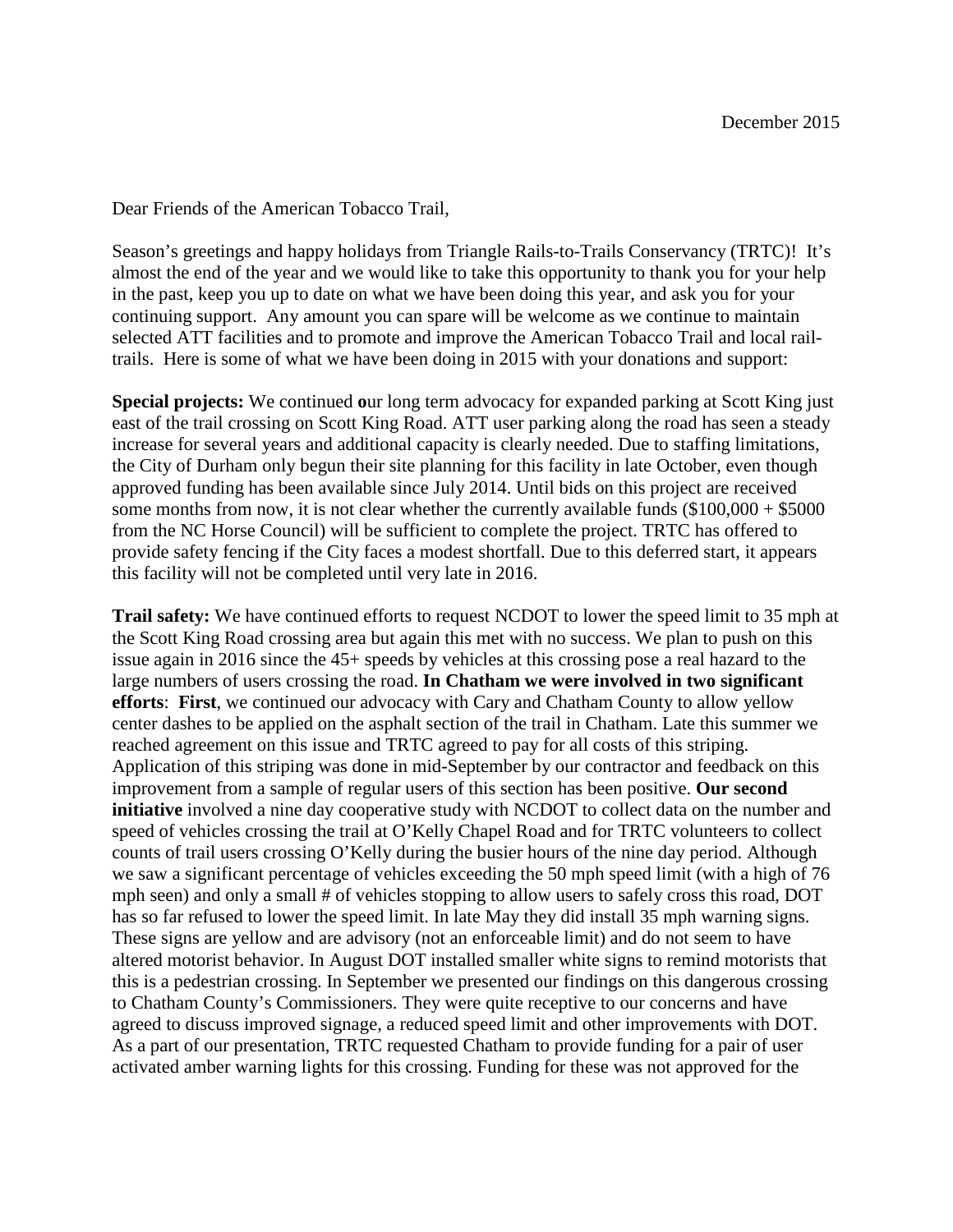current fiscal year but has been placed on a list of items for consideration for funds available in July 2016.

**Trail maintenance**: We maintained the Pittard Sears parking lot including plumbing support needed to open the water fountain in early April and shut it down for the winter last month. Funds from donations were used to pay the monthly water bill for this very popular ATT amenity. Our Pittard Sears lot saw lots of use this year and provided a safe (and legal) alternative to parking on O'Kelly Church Road. Donations to TRTC and funds from the Tobacco Road Marathon were key to allowing this long term ATT facility to happen.

We held eight targeted workdays this year. These included installing two water bars and efforts to replenish the stone surface on the access trail at the Fayetteville Road trailhead. At Scott King Road we swept or shoveled sand and blew off sand and pine needles several times to augment the somewhat irregular sweeping done by Durham. We also held three workdays on the 2.2-mile Eagle Spur rail-trail south of Stagecoach Road, to remove downed trees and carry out trash. Eagle Spur is an unimproved rural wooded trail corridor leading to Jordan Lake on land now managed by the NC Fish and Wildlife Commission; it is popular with fishermen, hunters and hikers. For 2016 we plan to replace one or more of the very damaged drainage culverts to improve user safety and allow trail usage even in very wet conditions.

**Outreach events**: TRTC volunteers once again manned a rest stop at Bikefest, an annual fund raising event put on by the Carolina Tarwheels.

**Maps:** In late August 2014 TRTC measured and marked the entire ATT at quarter mile intervals. TRTC has taken the lead in getting the governments in Durham, Chatham and Wake Counties to agree to use these measurements as the basis for new, uniform mileage markers on the trail using a unitary north to south system (Mile 0.0 at the DBAP and Mile 22.0 just south of US 64). This new signage was installed by these governments during February and March 2015. In January 2015 we revised our 2010 ATT maps to reflect these measurements, the completion of Phase E in Durham County and other miscellaneous changes. Printable PDF files for the 2015 ATT maps were made available on our site early in the year. During 2015 we provided almost 3000 copies of our maps to users via the ATT map boxes at Scott King, O'Kelly Chapel and at the New Hope Church trailhead and at the Cary and Durham REI stores and several other outlets. We updated the sections for Wake and Chatham in November and have started making these available just recently.

**Other essential trail support**: We continue to pay for regular service to the porta-jon that we brought back into service in July 2013 at the Fayetteville Road parking trailhead. To accommodate the far larger user base at Scott King Road, we moved this porta-jon to the access road at Herndon Park in October 2014. Over the winter months when the restrooms at Herndon Park are shut down this porta jon has been especially appreciated. In sum, we continue to work as volunteers to make the American Tobacco Trail (and its little sibling the Eagle Spur Trail, originally part of the same rail line) great places to get out and enjoy the outdoors. Your donations help us to build connector trails, do maintenance, create and print trail maps, fund important special projects and provide water – and that porta-jon – for trail users. All of us at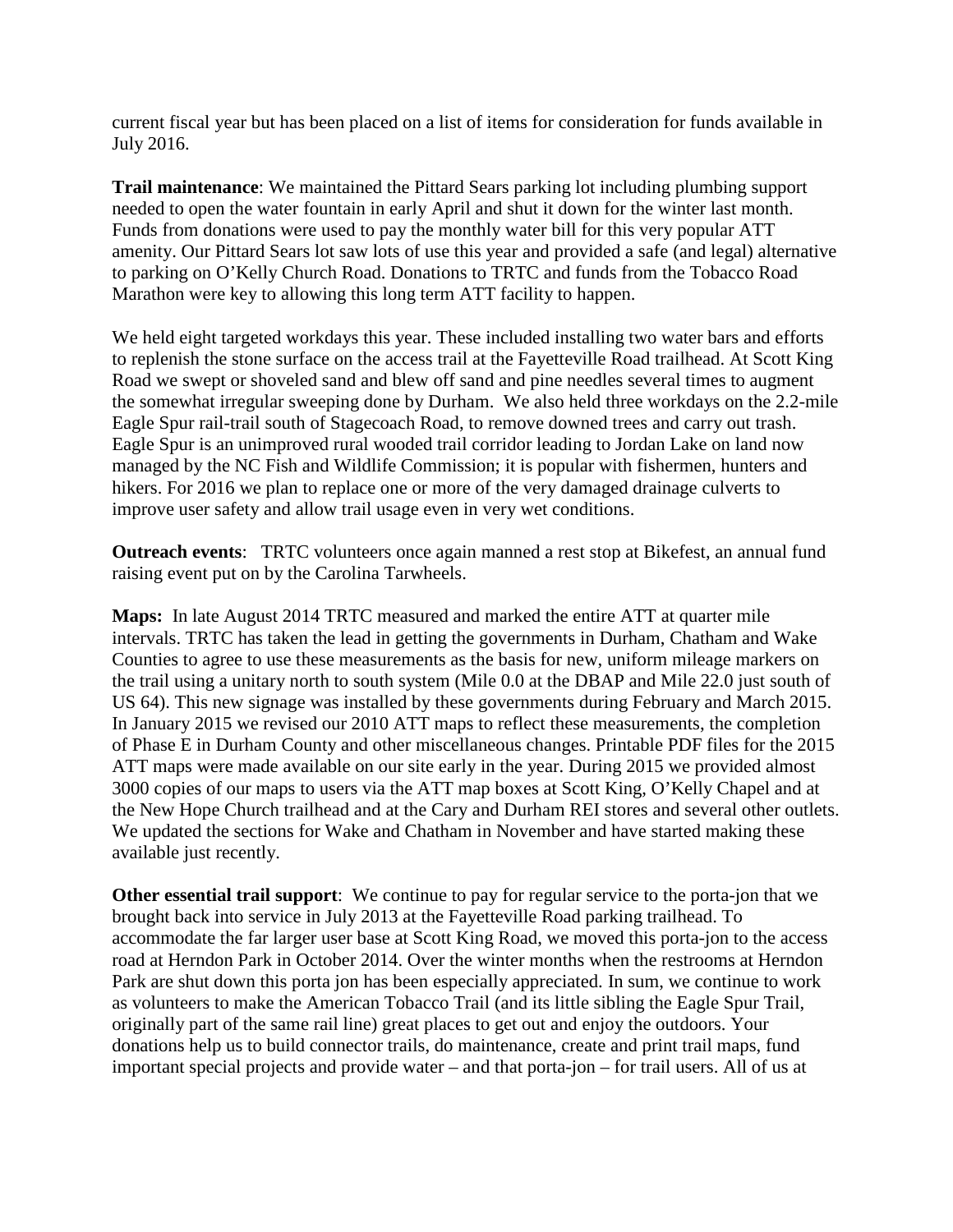TRTC thank you for your continued support. Please consider us in your holiday giving, by purchasing or renewing a membership and making a tax-deductible donation to TRTC.

You can donate online by going to [www.triangletrails.org/membership](http://www.triangletrails.org/membership) and paying via PayPal, or you can send us a check payable to Triangle Rails-to-Trails Conservancy Inc. (TRTC) P.O Box 61091 Durham, NC 27715-1091

If you have any questions about joining or making a tax-deductible contribution to TRTC, or if you have any questions about your existing or past membership, please contact TRTC Treasurer at: michael.forte@hotmail.com

With thanks for your support,

Curt Devereux

President

Triangle Rails-to-Trails Conservancy